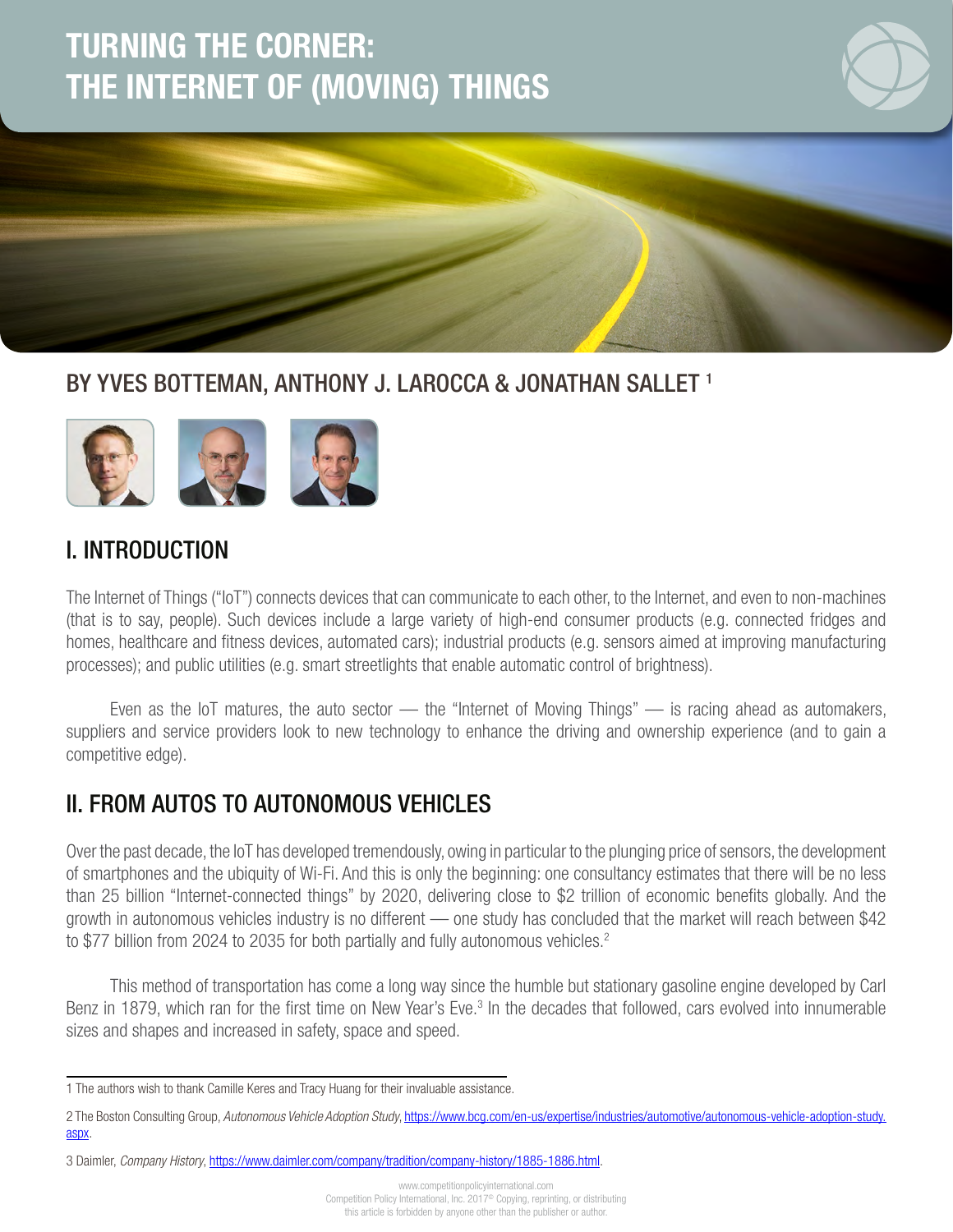Some predict that, going forward, only about 10 percent of the financial value to be captured from the IoT will come from the "things" themselves; the vast majority is likely to be generated from the connectivity of those things to the Internet and how data is produced.<sup>4</sup> Partnerships between tech companies and auto companies are becoming increasingly common as companies look for ways to capitalize on their partners' comparative advantage. For instance, Waymo and Lyft have joined forces, with Waymo benefitting from Lyft's ride-data, and Lyft benefiting from Waymo's advanced technology.<sup>5</sup> Toyota, Ericsson, Intel and others have recently announced a consortium to support autonomous vehicles, real-time maps and driving assistance based on cloud computing.6

For the above reasons, the IoT has caught the attention of regulators and policy makers around the globe. The European Commission ("EC") is leading a number of IoT related initiatives in an effort to position the EU as the next "IoT champion." These initiatives include the creation, in July 2016, of a specialized unit within DG Connect focusing on the IoT, as well as the launch of the Alliance for Internet of Things Innovation ("AIOTI"),<sup>7</sup> an association aimed at developing and supporting the dialogue and interaction among the IoT players in the EU. And in the U.S., the FTC and National Highway Traffic Safety Administration recently teamed up to hold a workshop to explore the consumer privacy and security issues surrounding smart vehicles.<sup>8</sup>

So far, a great deal of attention has been focused on privacy and data-security issues raised by IoT devices including autonomous cars, which collect, store and analyze massive amounts of data – very often on a cross-border basis – to produce recommendations, reports and decisions. But, going forward, competition issues may well become important as well.

# III. CARS AND COMPLEMENTS

The promise of the IoT is to connect a number of "things" to the Internet. As such, the IoT is complementary to the ICT sector. This leads to vertical integration of physical goods, sensors and apps. Vertical integration has historically been regarded as beneficial for competition between brands.

However, in recent years, regulators on both sides of the pond have recognized that such integration may be a source of antitrust problems as well. Typical vertical antitrust concerns include the ability of integrated businesses to raise rivals' costs in either an upstream or downstream market or to foreclose access to a key input or output.

- In the context of vertical integration, antitrust officials are likely to examine the following characteristics among vendors in the marketplace that surrounds autonomous vehicles: a large customer/user base of the undertakings involved either on the apps side or the connected devices side or both. A number of IoT solutions will most likely benefit from large user bases; competition officials are likely to be looking at both benefits to users and any potential for consumer lock-in effects;
- The potential network effects associated with the use of a connected device. Network effects arise where the value of a connected device is dependent on the number of others using it (e.g. because the added value of the connected device lies in its ability to communicate with other devices). For those IoT devices generating network effects, the result can be

4 Patel & Veira, *Making connections: An industry perspective on the Internet of Things*, 2014, http://www.mckinsey.com/industries/semiconductors/our-insights/ making-connections-an-industry-perspective-on-the-internet-of-things.

5 Isaac, *Lyft and Waymo Reach Deal to Collaborate on Self-Driving Cars*, N.Y. Times (May 14, 2017), https://www.nytimes.com/2017/05/14/technology/lyft-waymoself-driving-cars.html? r=0.

6 Toyota – USA Newsroom, *Industry leaders to form consortium for network and computing infrastructure of automotive big data*, (August 10, 2017), [http://](http://corporatenews.pressroom.toyota.com/releases/industry+leaders+consortium+network+computing+infrastructure+automotive+big+data.htm) [corporatenews.pressroom.toyota.com/releases/industry+leaders+consortium+network+computing+infrastructure+automotive+big+data.htm](http://corporatenews.pressroom.toyota.com/releases/industry+leaders+consortium+network+computing+infrastructure+automotive+big+data.htm).

7 European Commission, *The Alliance for the Internet of Things Innovation (AIOTI)*, [https://ec.europa.eu/digital-single-market/en/alliance-internet-things](https://ec.europa.eu/digital-single-market/en/alliance-internet-things-innovation-aioti (last consulted on August 18, 2017))[innovation-aioti \(last consulted on August 18, 2017\)](https://ec.europa.eu/digital-single-market/en/alliance-internet-things-innovation-aioti (last consulted on August 18, 2017)).

8 Fair, *Connected, collected, protected? FTC-NHTSA event explores drive toward connected cars*, Federal Trade Commission (April 5, 2017), [https://www.ftc.gov/](https://www.ftc.gov/news-events/blogs/business-blog/2017/04/connected-collected-protected-ftc-nhtsa-event-explores-drive) [news-events/blogs/business-blog/2017/04/connected-collected-protected-ftc-nhtsa-event-explores-drive.](https://www.ftc.gov/news-events/blogs/business-blog/2017/04/connected-collected-protected-ftc-nhtsa-event-explores-drive)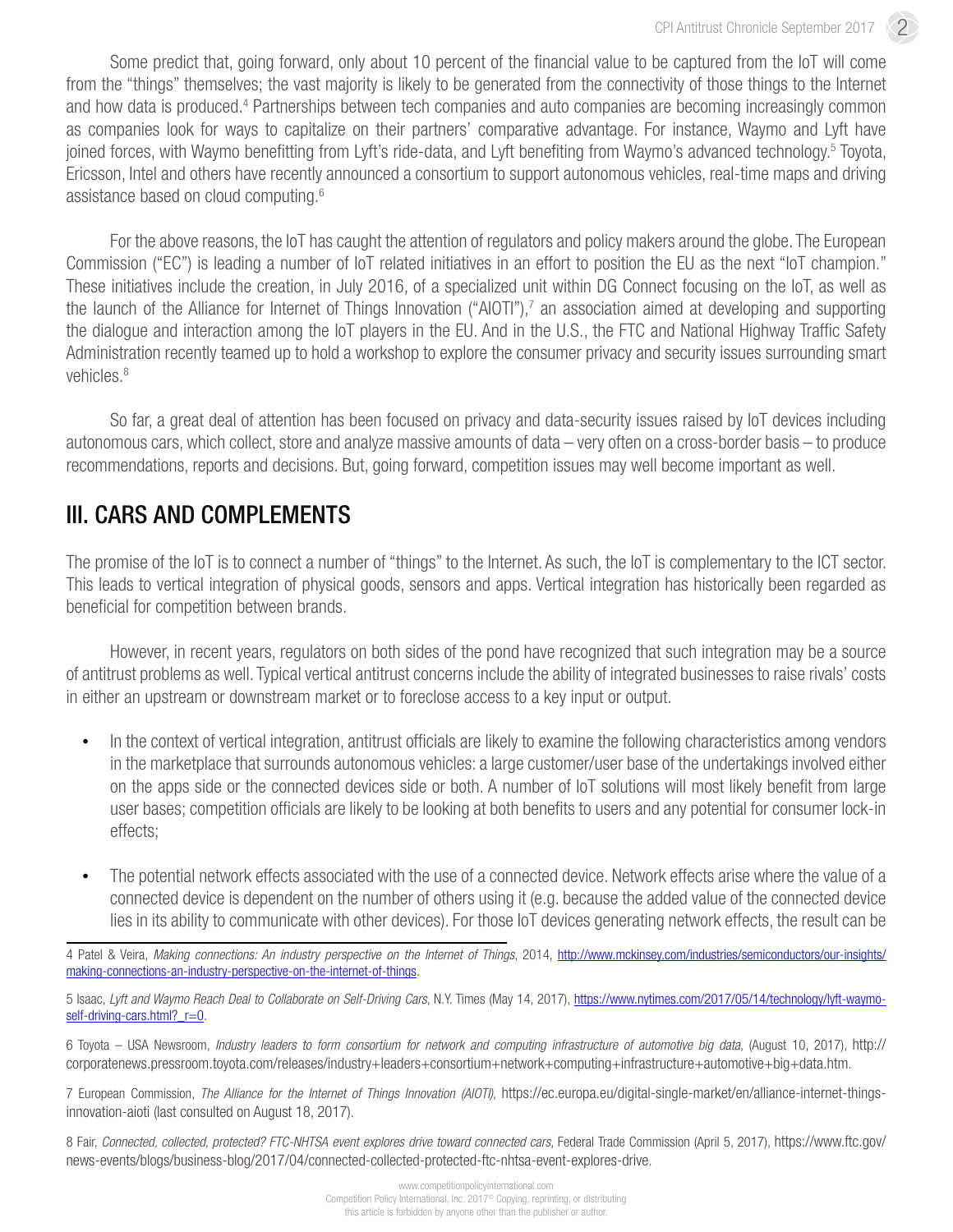a "winner-take-all" outcome (like the battle in the 1980s between competing standards for home video devices); and

• The development of proprietary ecosystems (as opposed to open ecosystems) preventing interoperability between IoT solutions.

Antitrust risk cannot, of course, be measured in the abstract. But these factors are likely to be part of the analysis, as well as data, which we discuss next.

### IV. DATA AND DRIVERLESS VEHICLES

#### *A. Big Data*

The IoT collects and analyses huge amounts of data. As identified by WIRED Magazine, data from the autonomous driving sector can come from a variety of sources: safety and security devices, in-car intelligence and assistance displays, automation systems, and onboard sensors, to name a few.<sup>9</sup> Therefore, the IoT for autonomous vehicles is a prime producer of big data, typically defined as "the combination of a high volume and variety of data updated at a high velocity."10 Beside privacy and security issues (which we do not address here), some argue that such massive data collection may also cause competitive harm, by:

- Raising barriers to entry by creating massive data bases that cannot be replicated by competitors. In the U.S., Commissioner Terrell McSweeny has acknowledged the propriety of asking whether, in the merger context, an incumbent may possess "significant advantages" over new entrants when the firm has a database that would be "difficult, costly, or time consuming for a new firm to match or replicate."11
- In their joint study on big data, the French Competition Authority and the German Federal Cartel Office<sup>12</sup> recalled that, under EU case-law, a refusal to provide access may be deemed exclusionary only where, among other requirements, the data amounts to an "essential facility," i.e. the data is indispensable for competitors to provide services to their consumers. Arguably, proving that data amounts to an essential facility will not be an easy task. Also, such a theory of harm would arguably only apply to IoT solutions that require pre-existing data bases.

So far, the application of the above theories of harm remains to be seen, as the autonomous vehicle space is in its nascent stages. This said, big data is an increasingly hot topic, and antitrust regulators are starting to take a look. Recently, Commissioner Vestager stated that:

that for us, data and the value they represent is . . . very important for how the business community develops and how businesses can serve the market, that the value of data as an asset, as a barrier to entry, as a sort of innovation, that it can be used as much as possible but not cause competition concerns.<sup>13</sup>

9 Stewart, *Mapped: The Top 263 Companies Racing Toward Autonomous Cars*, WIRED, (May 10, 2017), [https://www.wired.com/2017/05/mapped-top-263](https://www.wired.com/2017/05/mapped-top-263-companies-racing-toward-autonomous-cars/) [companies-racing-toward-autonomous-cars/](https://www.wired.com/2017/05/mapped-top-263-companies-racing-toward-autonomous-cars/).

10 Boutin & Clemens, *Defining "Big Data" in Antitrust* (March 21, 2017), [https://www.competitionpolicyinternational.com/wp-content/uploads/2017/08/CPI-](https://www.competitionpolicyinternational.com/wp-content/uploads/2017/08/CPI-Boutin-Clemens.pdf)[Boutin-Clemens.pdf.](https://www.competitionpolicyinternational.com/wp-content/uploads/2017/08/CPI-Boutin-Clemens.pdf)

11 McSweeny, Comm'r, Fed. Trade Comm'n, Panel Discussion: Why Regulate Online Platforms: Transparency, Fairness, Competition, or Innovation— Opening Remarks at CRA Conference (Dec. 9, 2015), https://www.ftc.gov/system/files/documents/public\_statements/903953/mcsweeny - cra\_conference [remarks\\_9-12-15.pdf.](https://www.ftc.gov/system/files/documents/public_statements/903953/mcsweeny_-_cra_conference_remarks_9-12-15.pdf)

12 French Autorité de la concurrence and German Bundeskartellamt publish joint paper on data and its implications for Competition Law, 2016, [http://www.](http://www.autoritedelaconcurrence.fr/doc/reportcompetitionlawanddatafinal.pdf) [autoritedelaconcurrence.fr/doc/reportcompetitionlawanddatafinal.pdf.](http://www.autoritedelaconcurrence.fr/doc/reportcompetitionlawanddatafinal.pdf)

13 Lipman, Law360, "EU's Vestgaer On Google, Privacy And Merger Review Reform," (Sept. 1, 2017), [https://www.law360.com/competition/articles/959932/](https://www.law360.com/competition/articles/959932/eu-s-vestager-on-google-privacy-and-merger-review-reform?nl_pk=8a5277b9-efb2-43e4-a4f1-d241a9d97d90&utm_source=newsletter&utm_medium=email&utm_campaign=competition) [eu-s-vestager-on-google-privacy-and-merger-review-reform?nl\\_pk=8a5277b9-efb2-43e4-a4f1-d241a9d97d90&utm\\_source=newsletter&utm\\_](https://www.law360.com/competition/articles/959932/eu-s-vestager-on-google-privacy-and-merger-review-reform?nl_pk=8a5277b9-efb2-43e4-a4f1-d241a9d97d90&utm_source=newsletter&utm_medium=email&utm_campaign=competition) [medium=email&utm\\_campaign=competition](https://www.law360.com/competition/articles/959932/eu-s-vestager-on-google-privacy-and-merger-review-reform?nl_pk=8a5277b9-efb2-43e4-a4f1-d241a9d97d90&utm_source=newsletter&utm_medium=email&utm_campaign=competition).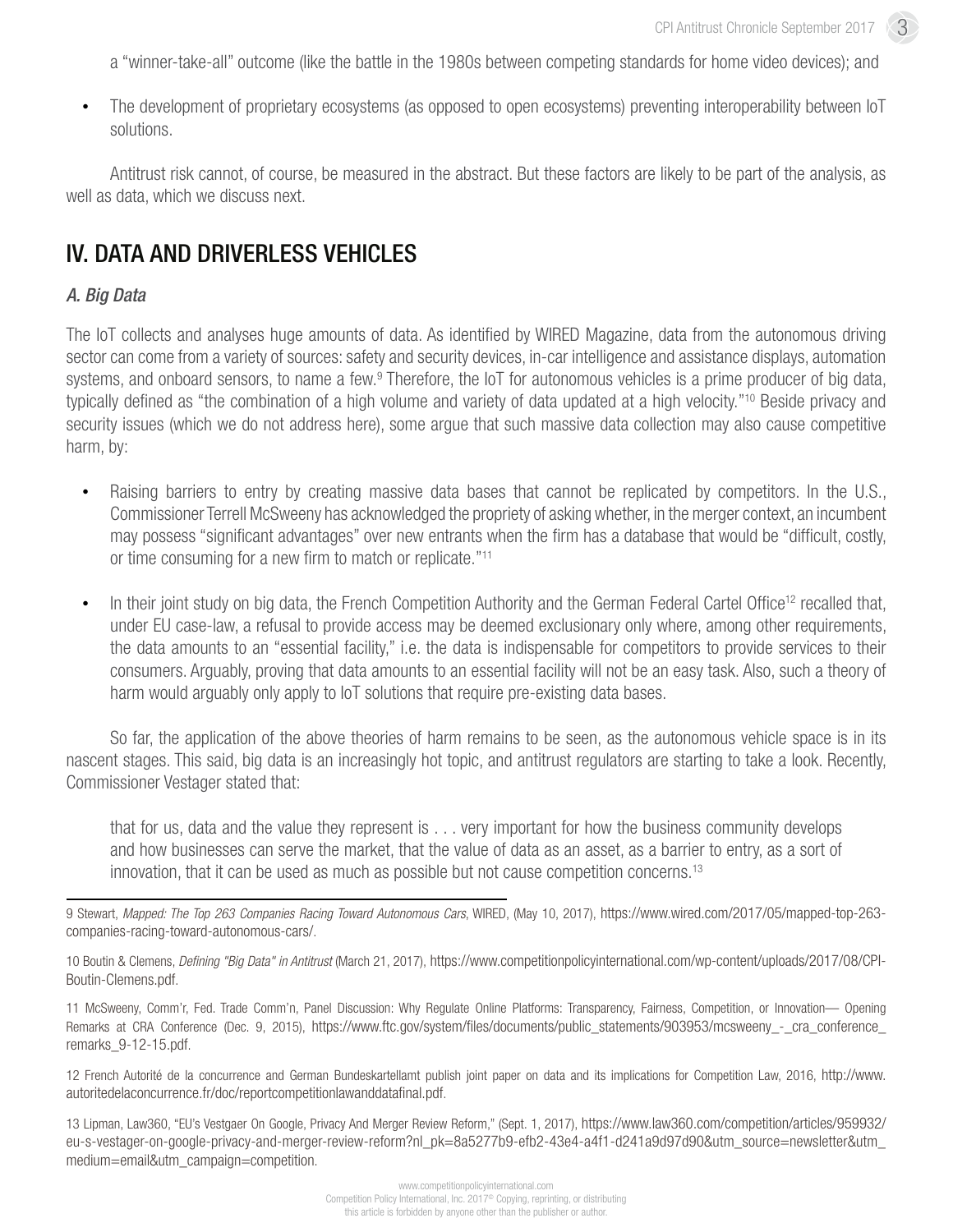4

Last year, Commissioner Vestager also spoke about how data "could be an important factor" in merger review and gave the example of a company buying a rival to obtain its data as an example where review may be warranted, even though the acquiring company has a small turnover.<sup>14</sup> At the same time, commentators have questioned the extent to which antitrust is a suitable vehicle for consideration of Big Data issues.<sup>15</sup>

As parties engage with enforcers and test theories in specific cases, more principles with regards to what enforcers will focus on will emerge over time.

#### *B. Data Portability*

Data portability deals with the ease and right to which an individual can transfer data and other material from one service to another.

In *Facebook/Whatsapp* (2014),<sup>16</sup> the EC considered that the lack of portability of all data and message history on Whatsapp would not be a significant barrier to consumers switching messaging apps. However, it drew this conclusion on the basis of practical considerations, namely: (1) messaging history does not carry long-term value for consumers; (2) messaging history would still be accessible on the consumer's smartphone, even if the user starts using another messaging app; and (3) the contact list could be ported. This decision suggests that the lack of data portability may well raise antitrust concerns in the EU, at least where the data is valuable to the consumer and would be lost should the consumer switch providers.

In Europe, the General Data Protection Regulation,<sup>17</sup> enacted after the adoption of the *Facebook/Whatsapp* decision, grants consumers a right to data portability as far as personal data is concerned. However, this rule does not apply to nonpersonal data, i.e. data that does not allow the identification of a natural person. It remains an open question whether this regulation will eventually address the portability of unstructured data, generated by, for example, the many sensors and applications attached on a self-driving car.18

In the U.S., while no formal regulation has been adopted regarding data portability, the prior administration engaged the public to gather viewpoints on the issue. For example, in 2016, President Obama's Office of Science and Technology Policy issued a Request for Information ("RFI") regarding data portability.<sup>19</sup> The RFI acknowledged both the positives and negatives associated with data portability and its impact on competition. On one hand, the RFI noted that data portability could increase the ease of switching among consumers, which would heighten the intensity with which businesses competed to win business. On the other hand, lower switching costs may cause businesses to be more selective in their initial customer acquisition strategy or invest less in customer relationships.

### V. INTERSECTIONS AND INTELLECTUAL PROPERTY

The IoT is predicated on the idea of things communicating with each other. Accordingly, they need to speak the same "language;" in other words, they need common standards.

19 Request for Information Regarding Data Portability, The White House – President Barack Obama, [https://obamawhitehouse.archives.gov/webform/request](https://obamawhitehouse.archives.gov/webform/request-information-regarding-data-portability)[information-regarding-data-portability.](https://obamawhitehouse.archives.gov/webform/request-information-regarding-data-portability)

<sup>14</sup> *Big Data and Competition*, Speech of Margrethe Vestager, EDPS-BEUC Conference on Big Data, Brussels (Sept. 29, 2016), [https://ec.europa.eu/commission/](https://ec.europa.eu/commission/commissioners/2014-2019/vestager/announcements/big-data-and-competition_en) [commissioners/2014-2019/vestager/announcements/big-data-and-competition\\_en.](https://ec.europa.eu/commission/commissioners/2014-2019/vestager/announcements/big-data-and-competition_en)

<sup>15</sup> Sokol & Comerford, *Antitrust and Regulating Big Data*, 23 George Mason Law Review 119 (2016).

<sup>16</sup> Case No. COMP/M.7217 – *Facebook/Whatsapp*, ¶ 113.

<sup>17 2016</sup> O.J. (L119) 1 - Regulation 2016/679 of 27 April 2016 on the protection of natural persons with regard to the processing of personal data and on the free movement of such data, and repealing Directive 95/46/EC.

<sup>18</sup> The Economist, *Data is giving rise to a new economy* (May 6, 2017), https://www.economist.com/news/briefing/21721634-how-it-shaping-up-data-giving-risenew-economy (noting a change in the quality of data from stocks of digital information to rapid real-time flows of unstructured data).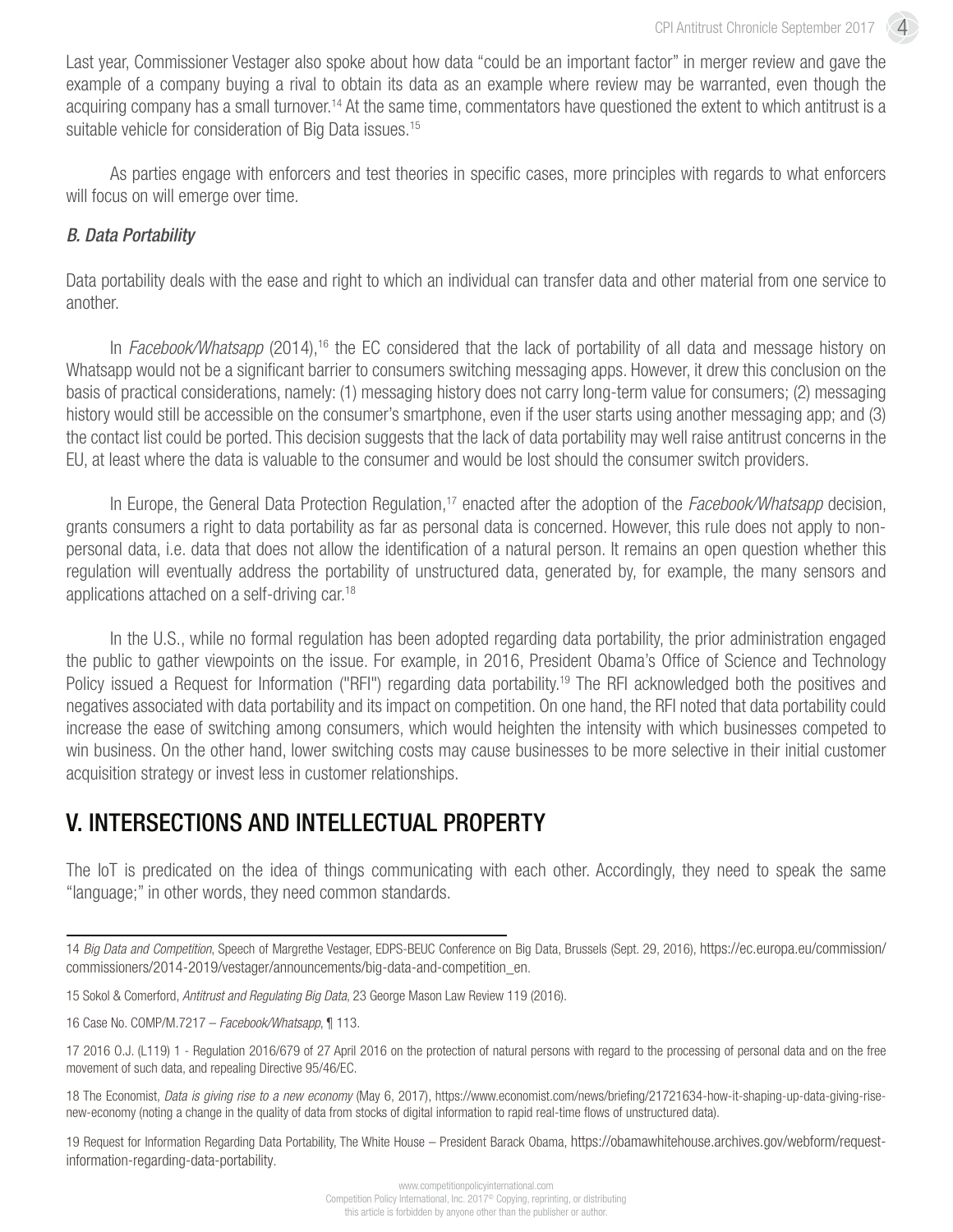5

The first generation IoT suffered from lack of common standards, as IoT devices experienced limited ability to talk to each other. But the industry has seen recently the development of open and interoperable platforms, based on common standards.<sup>20</sup>

From an antitrust perspective, standardization happens when businesses agree to join forces to set a common standard, either within a standard setting organization ("SSO") or in an ad-hoc organization. As such, standardization is based on an agreement between companies, sometimes involving competitors. Standardization agreements can be pro-competitive if they encourage innovation. Typically, in the IoT sector, it is commonly accepted that the adoption of standards will deliver significant benefits, by allowing greater interoperability between IoT devices, both within a given solution or a given sector.

Yet, standardization may raise concern. For instance, an SSO may prevent a business from accessing the results of the standardization process without legitimate reasons. Or standardization may confer significant market power on those stakeholders that hold standard essential patents ("SEPs"), which implement "patent hold-up strategies," e.g. excessive royalties to their competitors so as to exclude them from the market. In order to prevent the implementation of such strategies, while fostering innovation, SSOs usually require that SEP holders license their patent on FRAND (fair, reasonable, and nondiscriminatory) terms.

Over the past years, SEPs have intersected with important antitrust concerns, both in the EU and in the U.S. The debate has crystalized on a number of practical issues, including whether a SEP holder may seek injunctive relief against a potential infringer, despite its commitment to license the SEP on a FRAND basis. For example, in *Huawei* (2015), <sup>21</sup> the European Court of Justice ("CoJ") clarified the conditions under which a SEP holder may bring an action for a prohibitory injunction against a potential infringer. Where the SEP holder had committed to license its patent on SEP terms, the CoJ found that such an action would not be deemed abusive provided that: (1) prior to bringing the action, the SEP holder presented a specific, written offer for a license, and (2) the alleged infringer continues to use the patent without responding diligently to that offer. Regarding the patents covering self-driving car technology, the litigation between Waymo and Uber offers a glimpse of the IP litigation to come.

In the U.S., the FTC is currently embroiled in litigation against Qualcomm, Inc., where it is fighting to secure an injunction against Qualcomm for its allegedly exclusionary conduct in its licensing practices. The FTC alleges that Qualcomm, a dominant supplier of baseband processors and a licensor of patents declared by Qualcomm to be essential, has harmed competition by (1) withholding its processors unless a customer accepts a license to SEPs on terms preferred by Qualcomm, and (2) refusing to license cellular SEPs to its competitors in violation of its FRAND commitments.<sup>22</sup> The FTC's complaint has since survived Qualcomm's recent motion to dismiss.<sup>23</sup> The district court held that the FTC has adequately alleged facts that Qualcomm's royalties are above FRAND levels and that its "no license, no chips" policy is anticompetitive when viewing Qualcomm's practices as a whole.<sup>24</sup>

Different participants in this industry are taking varying approaches regarding collaboration over standards, with some choosing to pursue open-platform models, while others work within proprietary systems. For instance, Lyft's approach is to use an Open Platform Initiative to develop the technology in conjunction with automakers and tech companies, while Uber's approach is to maintain unitary management of the software and the hardware.<sup>25</sup>

24 Id.

25 Isaac, *Lyft to Develop Self-Driving Car Technology in New Silicon Valley Facility*, N.Y. Times (July 21, 2017), [https://www.nytimes.com/2017/07/21/technology/](https://www.nytimes.com/2017/07/21/technology/lyft-self-driving-car-technology.html)

<sup>20</sup> See Open Connectivity Foundation, [https://openconnectivity.org/ \(last consulted on August 18, 2017\).](https://openconnectivity.org/ (last consulted on August 18, 2017))

<sup>21</sup> C-170/13 – *Huawei Technologies Co. Ltd v. ZTE Corp. and STE Deutschland GmbH*.

<sup>22</sup> *FTC v. Qualcomm, Inc.*, No. 5:17-cv-00220, Complaint (Feb. 1, 2017), [https://www.ftc.gov/system/files/documents/cases/0038\\_2017\\_02\\_01\\_redacted\\_](https://www.ftc.gov/system/files/documents/cases/0038_2017_02_01_redacted_complaint_per_court_order_dkt.pdf) [complaint\\_per\\_court\\_order\\_dkt.pdf.](https://www.ftc.gov/system/files/documents/cases/0038_2017_02_01_redacted_complaint_per_court_order_dkt.pdf)

<sup>23</sup> Id., Order Denying Motion to Dismiss (June 26, 2017), [https://www.ftc.gov/system/files/documents/cases/0133\\_2017\\_06\\_26\\_order\\_and\\_opinion\\_](https://www.ftc.gov/system/files/documents/cases/0133_2017_06_26_order_and_opinion_denying_motion_to_dismiss.pdf) [denying\\_motion\\_to\\_dismiss.pdf](https://www.ftc.gov/system/files/documents/cases/0133_2017_06_26_order_and_opinion_denying_motion_to_dismiss.pdf).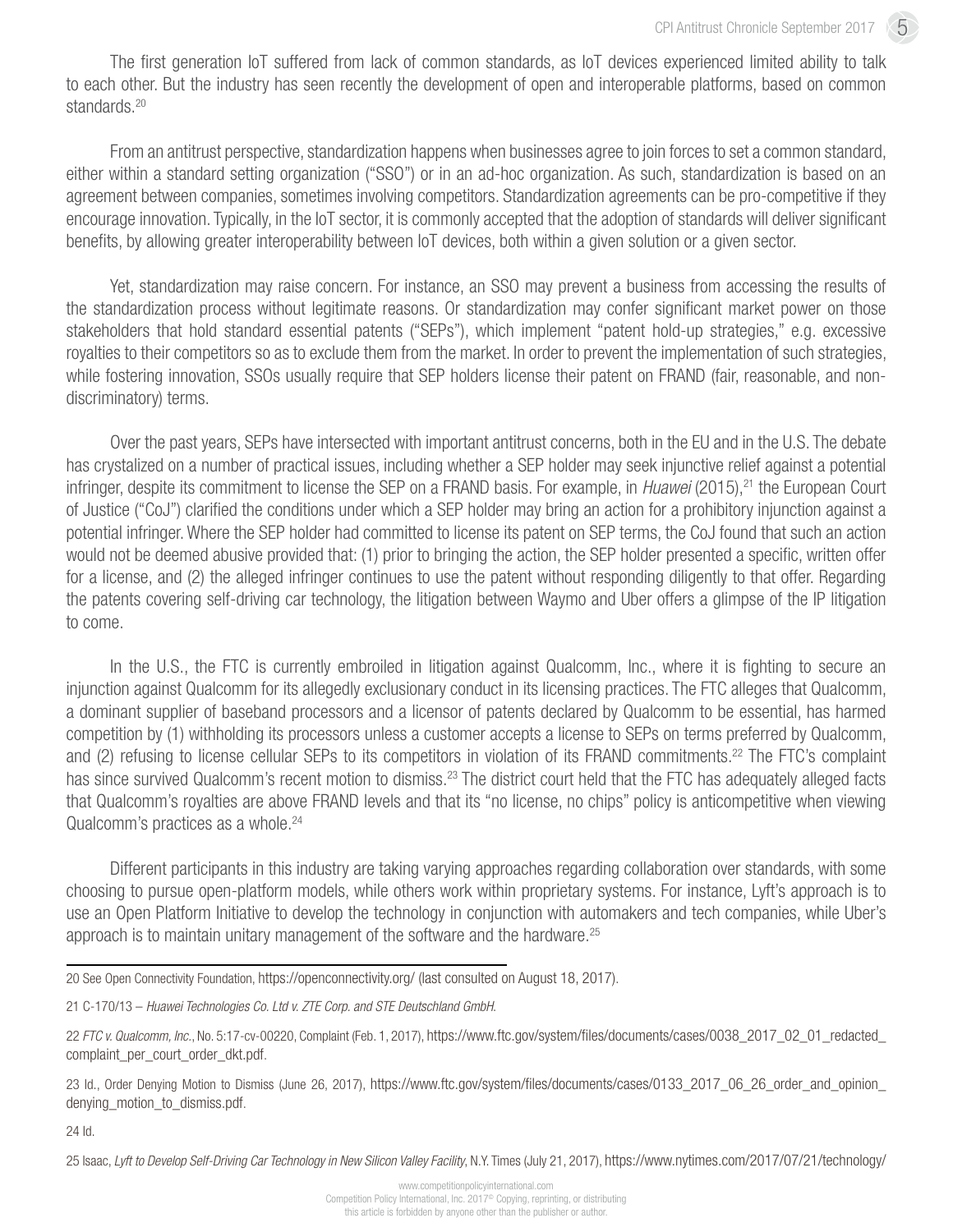# VI. COOPERATION AND CARS

Besides standardization, IoT providers may need to engage in other forms of cooperation. Cooperation may serve many goals, including achieving interoperability between competing services or creating a new IoT service by combining two complementary products, and may take several forms, from simple R&D agreements to more sophisticated joint ventures, mergers or acquisitions.

Regardless of their form, collaborative efforts in the IoT sector seem to have been looked at favorably by antitrust regulators. For instance, IoT-related mergers have not faced significant challenge on the antitrust front, owing perhaps to their vertical nature, their integrative efficiencies as well as the fact that IoT markets are, for now, nascent.

This said, collaborative efforts in the IoT sector may raise antitrust concerns, especially where the collaboration leads to the exchange of sensitive information or, even, to the conclusion of anticompetitive agreements – as illustrated by the ongoing EC investigation into the German car industry. Based on the limited information available at that stage, German car-makers, including Volkswagen, Audi, BMW, Porsche and Daimler, used to organize industry forums aimed at discussing technology practices and regulatory standards. They are accused of having used these forums to agree on costs, suppliers, technologies as well as the prices of diesel emission treatment systems.<sup>26</sup>

In the U.S., with major car companies like Ford, GM, Audi, BMW, Tesla, Nissan and Mercedes-Benz promising to deliver on self-driving cars in the short term,<sup>27</sup> information sharing concerns may arise as companies race to develop the next big smart vehicle in collaboration with other manufacturers.<sup>28</sup> While the antitrust agencies have not taken specific action yet in the autonomous vehicle industry, the FTC has investigated and entered into a consent decree regarding a production joint venture between GM and Toyota in the 1980s.<sup>29</sup> The case bears a striking resemblance to the efforts of autonomous vehicle players today, as one of the goals of the joint venture was to enable GM and Toyota to exchange learnings on manufacturing and use of labor. Citing information exchange concerns, the consent decree, among other things, required that discussions regarding product designs, sales or production forecasts and the cost of products supplied by GM and Toyota could only occur to further the joint venture's needs.

Most significantly, the Commission subsequently eliminated the restrictions on the JV in light of new entry and expansion in the automobile industry, and the presence of other joint ventures among automobile companies. The Commission believed that the information sharing restrictions now prevented the joint venture from competing effectively. Therefore, the GM/Toyota example demonstrates that while regulators evaluate information-sharing risks and may impose restrictions, room exists for arguing for little to no restrictions depending on industry conditions.

[lyft-self-driving-car-technology.html](https://www.nytimes.com/2017/07/21/technology/lyft-self-driving-car-technology.html) (comparing the Lyft model to Google's Android OS and the Uber model to Apple's OS).

<sup>26</sup> See Meredith, *German automakers might face EU fines after allegations but no global legal threat, analyst says*, CNBC (July 25, 2017), [https://www.cnbc.](https://www.cnbc.com/2017/07/25/germany-automakers-bmw-vw-daimler-audi-porsche-no-global-legal-threat-analyst-says.html) [com/2017/07/25/germany-automakers-bmw-vw-daimler-audi-porsche-no-global-legal-threat-analyst-says.html](https://www.cnbc.com/2017/07/25/germany-automakers-bmw-vw-daimler-audi-porsche-no-global-legal-threat-analyst-says.html) (last consulted on August 18, 2017).

<sup>27</sup> Stewart, As Self-Driving Cars Approach, the Auto Industry Races to Rebuild, WIRED (Jan. 15, 2017), [https://www.wired.com/2017/01/self-driving-cars](https://www.wired.com/2017/01/self-driving-cars-approach-auto-industry-races-rebuild/)[approach-auto-industry-races-rebuild/](https://www.wired.com/2017/01/self-driving-cars-approach-auto-industry-races-rebuild/).

<sup>28</sup> Krok, *Fiat Chrysler partners with BMW, Intel, Mobileye on self-driving cars,* CNET (Aug. 16, 2017), [https://www.cnet.com/roadshow/news/fiat-chrysler](https://www.cnet.com/roadshow/news/fiat-chrysler-partners-with-bmw-intel-mobileye-on-self-driving-cars/)[partners-with-bmw-intel-mobileye-on-self-driving-cars/](https://www.cnet.com/roadshow/news/fiat-chrysler-partners-with-bmw-intel-mobileye-on-self-driving-cars/) (describing Fiat Chrysler's MOU with BMW Group, Intel, and Mobileye on co-developing an autonomous driving platform).

<sup>29</sup> *Antitrust Issues Related to Benchmarking and Other Information Exchanges*, Remarks of J. Thomas Rosch, Commissioner, FTC, ABA Section of Antitrust Law and ABA Center for Continuing Legal Education's Teleseminar on Benchmarking and Other Information Exchanges Among Competitors (May 3, 2011), [https://www.ftc.](https://www.ftc.gov/sites/default/files/documents/public_statements/antitrust-issues-related-benchmarking-and-other-information-exchanges/110503roschbenchmarking.pdf) [gov/sites/default/files/documents/public\\_statements/antitrust-issues-related-benchmarking-and-other-information-exchanges/110503roschbenchm](https://www.ftc.gov/sites/default/files/documents/public_statements/antitrust-issues-related-benchmarking-and-other-information-exchanges/110503roschbenchmarking.pdf) [arking.pdf](https://www.ftc.gov/sites/default/files/documents/public_statements/antitrust-issues-related-benchmarking-and-other-information-exchanges/110503roschbenchmarking.pdf).